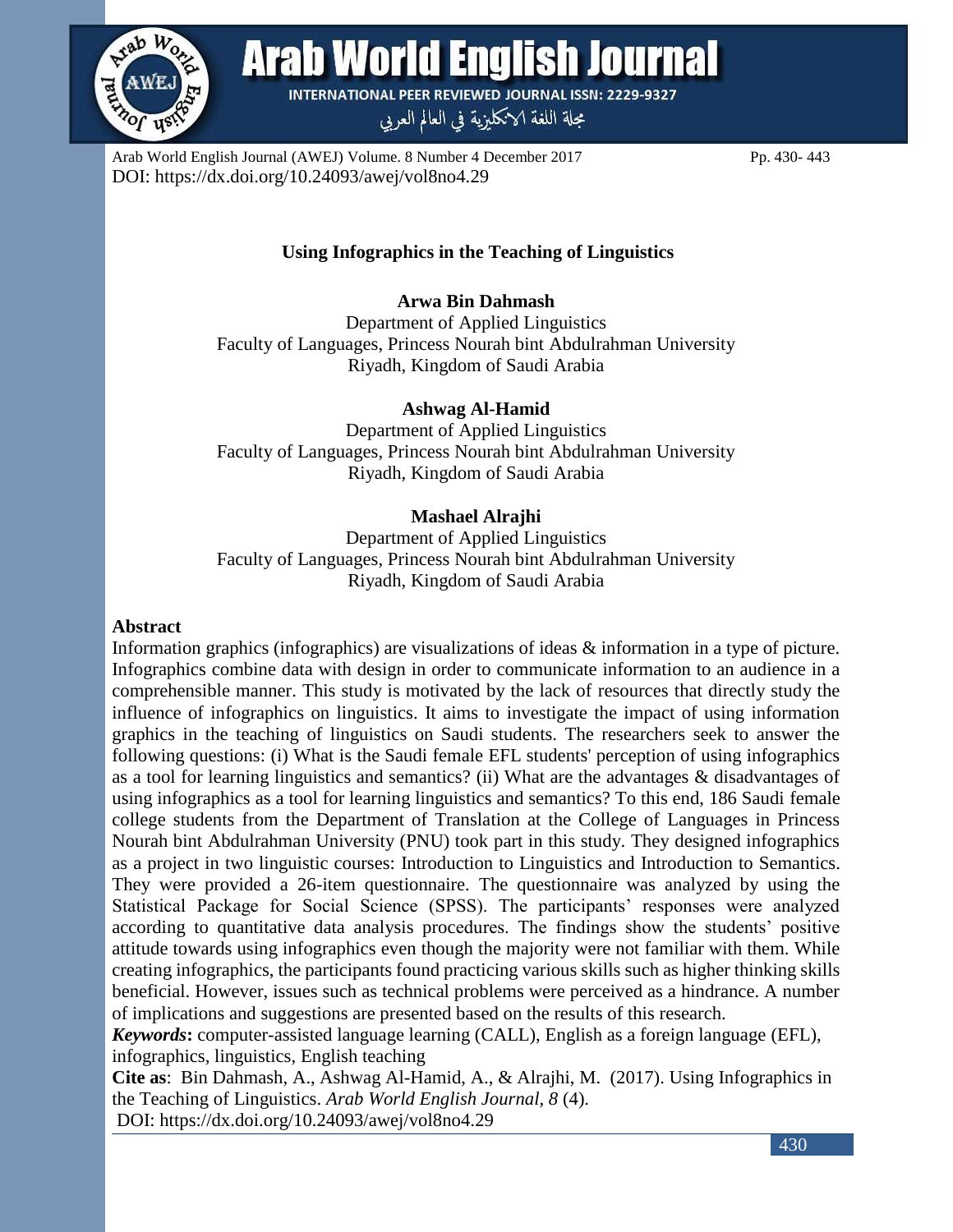#### **1. Introduction**

Whether or not the Internet should be used in teaching and communicating with students is no longer the issue in education. Instead, the emphasis nowadays is on the effective use of technology in order to create new learning opportunities and to promote students' achievements. Infographics are being used in academia. They provide their users with the necessary tools to improve their skills and knowledge. An infographic is a visualization of ideas and data in a type of picture that combines data with design to communicate information to an audience in a comprehensible manner. Throughout history, pictures, icons and graphs have been used to communicate information. The infographics creation process is known as data visualization, information design, or information architecture. (Smiciklas, 2012). Data visualization utilizes the human visual system's ability to see patterns and trends thus making data accessible and appealing to a diverse audience. (Heer, Bostock, & Ogievetskey, 2010). The earliest manifestation of data visualization was the making of maps by ancient Egyptians 200 BC to lay earthly and heavenly positions using something similar to latitude and longitude. (Friendly, 2007). In recent years, online communication and social media enhanced the shareability of data allowing infographics to spread outside academic areas and traditional media. (Smiciklas, 2012).

In an attempt to facilitate effective development, this research investigates using infographics as a tool for learning various areas of linguistics. As students are in a constant process of development, this research investigates the effect of using infographics to enhance student learning which will help them facilitate their own academic and professional growth.

The reason we want to study this area is that new technologies that are related to learning are being produced at an alarming rate. They are becoming more personalized (e.g. emails, social networks, discussion forums etc.), and as this is taking place there is an increasing need to ensure that those who are using such new technologies do so using the relevant and effective tools.

Classes that aim to teach linguistics to students normally use a variety of visual aids and assessment methods in order to help students understand the subject and overcome its complexity. Yet, many of them do not implement the use of infographics as a tool for learning linguistics. The goal of our research is to determine the effect of using infographics as a tool for learning linguistic concepts, focusing on the students' perception as well as the advantages and disadvantages of utilizing such a tool in their learning process. Hopefully, instructors will employ such tools to enhance the students' knowledge about infographics. Thus, students will be able to achieve higher learning goals.

#### **2. Literature Review**

Reviewing the literature on infographics, there are no resources that directly study the influence of infographics on linguistics. However, other literature proves the positive effect of using them in other fields.

Chong (2012) documents the contributions of Nicholas Felton who is described by Suzanne Laberre as an "Infographics Guru". The paper explores Felton's work which is a representative of how modern visualization techniques disrupt traditional approaches to teaching visual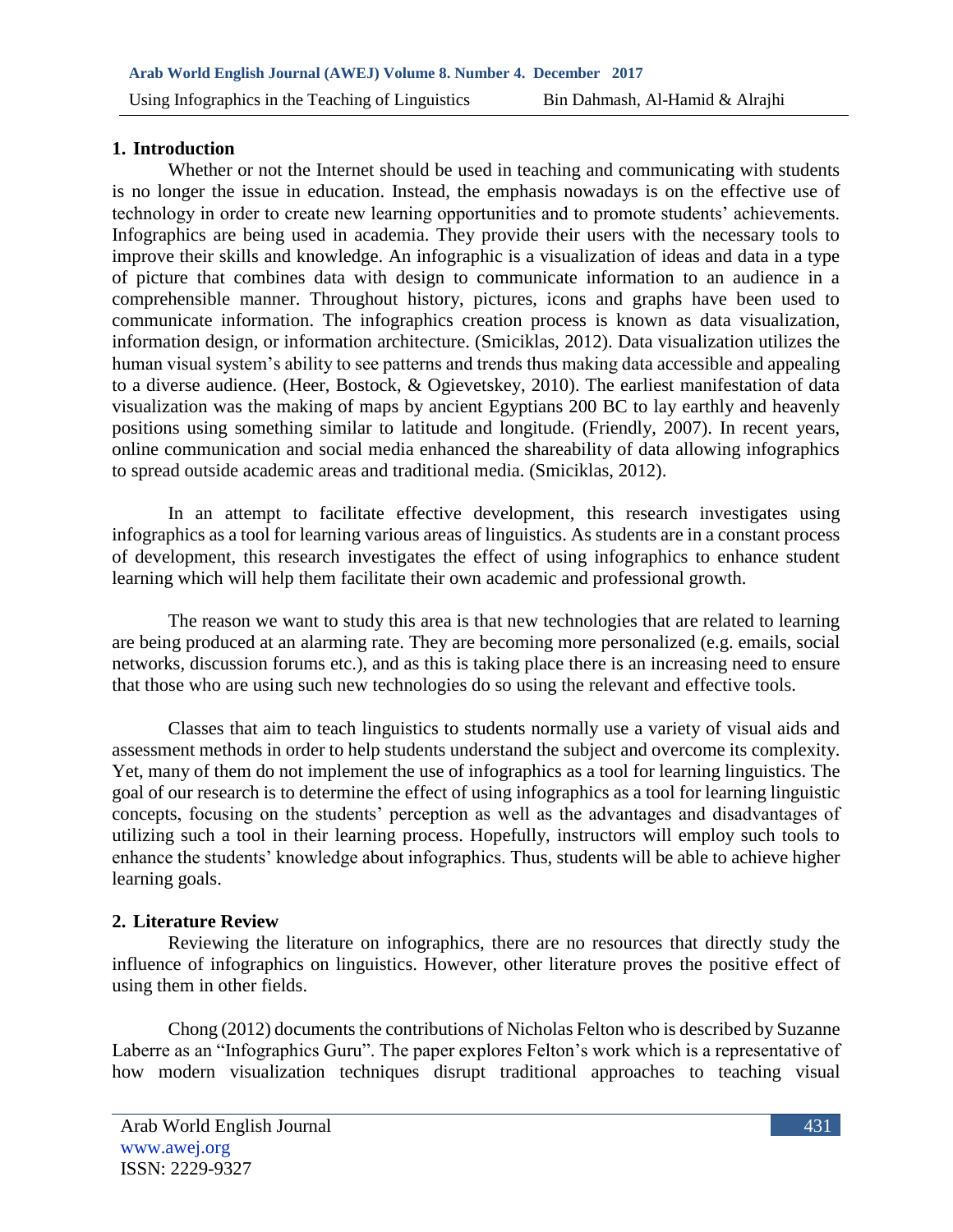communication. It examines Felton's graphic design work in order to demonstrate how it both challenges and enriches visual design pedagogy.

Davidson (2014) discusses using infographics in the science classroom. She mentions some strategies that she finds useful like showing examples of infographics and discussing them, and also tasking the students to find the best infographic on a particular topic. Davidson includes three investigations in which her environmental chemistry students have created infographics on recycling, water pollution, and air quality. She concludes that many of her students become intrigued with the blending of art with science in their infographics projects.

Kos and Sims (2014) discuss a five-week exploratory project deployed in an 8th grade classroom at Mountain Vista Middle School (MVMS) in the spring of 2014. The students in this project are required to research a STEM career in-depth, then report on their careers using infographics, instead of a standard five-paragraph essay. The study considers the project a success because of the positive effect on the students and concludes that infographics are better suited than traditional essays in areas that involve visual appeal and creativity, limited writing for ESL (English as a Second Language) students, fostering and appealing to student's interests, and overall student enjoyment.

Otten et al. (2015) tackle infographics and public policy, basically focusing on using data visualization to convey complex information. The various shapes and forms of infographics are mentioned with a description of the most and least effective. The article also discusses creating and designing effective infographics and provides specific examples of Food Systems Infographics.

In "21st Century World Language Classrooms: Technology to Support Cultural Competence", McKeeman and Oviedo examine the use of technology to support cultural competence. The writers focus on Visme as an important tool in creating infographics using an assignment given to students to gain an understanding of Spanish poetry and an introduction to the arts. Background knowledge about poetry is gained about "Las Jarchas", poems written in Arabic dating back to the 9<sup>th</sup> century. The students also view and discuss Francisco Goya's painting "Fusilamientos del tres de mayo" which depicts a war scenario during the French invasion. They demonstrate their understanding through the creation of an infographic via Visme. Their infographic is to describe the emotions of the people portrayed within the painting and the emotions experienced by someone viewing the painting (the student). McKeeman and Oviedo conclude that the Visme infographic is a good fit, allowing individual, unique responses to war and the emotions that the painting evokes.

Hassan (2016) explores the proper principles and rules for creating excellent infographics that communicate information successfully and effectively. His study also tries to test which format of infographics (Static or Animated) is most effective when used as a teaching-aid framework for complex science subjects. The results of this study suggest that using properly designed infographics will be of great help in teaching complex science subjects that involve spatial and temporal data. The results show that both infographic formats prove to be significantly effective in improving students' comprehension. In relation to comparing the two formats, the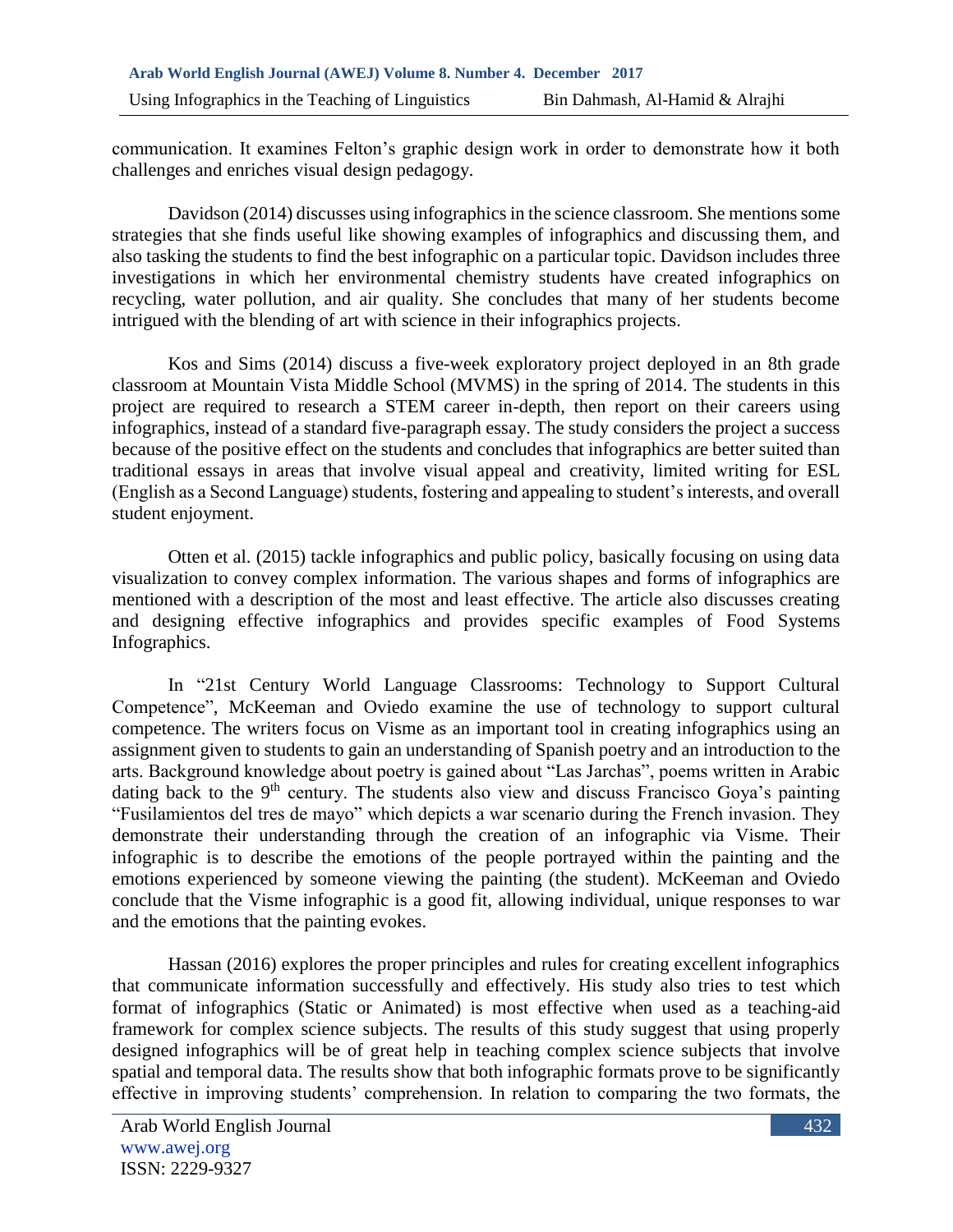static format proves to be more effective in communicating the subject and as a teaching-aid framework.

Because infographics have been proved as an effective tool to facilitate learning in the previous studies, this paper investigates the role of infographics in the area of linguistics.

#### **3. Method**

#### *3.1. The Study: Participants*

 The participants of this study were 186 Saudi female college students from Princess Nourah bint Abdulrahman University (PNU). They were fourth level of a bachelor degree in the field of English Language and Translation at the Faculty of Languages. Arabic was their native language. The students in the sample were taking two linguistic courses: Introduction to Linguistics and Introduction to Semantics. Creating an infographic was their course project.

The researchers employed a non-probability sampling procedure. They selected Saudi college students of English as a Foreign Language (EFL) via a convenience sampling technique. Their level of English proficiency was basic (3.8%), intermediate (47.3%) and advanced (45.2%). When participants were asked about the amount of time they spend on a weekly basis to develop their skills, 5.4% of them spend over ten hours every week developing their skills on the Internet, whereas 12.4% spend five to ten hours, 53.8% spend one to four hours and 26.9% spend less than an hour on the Internet to develop their skills. This means that the subjects need to raise their awareness in using the Internet as a tool for self-development. In addition, the participants were also asked about their level of experience in using design software or websites. Almost half of the participants (45.2%) were somewhat experienced in using such software. 10.2% had a high level of experience and only 7% had no experience. 9.1% were somewhat experienced and 26.9% were unsure. Before starting the first phase of the study, the participants were able to choose whether they want to work on the infographics alone, in pairs, or in groups. Over 39% of the participants worked in groups, 34.4% worked in pairs, and only 24.7% preferred to work on their own. This shows that the participants, who are EFL students, prefer collaborative learning when it comes to course projects.

# *3.2. Data Collection: Questionnaire*

#### *3.2.1. Design of the Study*

The researchers employed a quantitative method research paradigm to collect and analyze data. This method was used to construct a full and rich representation of students' experiences and beliefs towards the use of infographics as a tool for learning linguistics and semantics.

 The researchers contacted 200 students to take part in the study and only 186 agreed to participate. All participants were given questionnaires and were supervised by the researchers who clarified the goals and objectives of the study.

 The study consisted of two phases where a quantitative tool was used to facilitate the development of the instrument. The first and dominant component of the study was a project assigned by the researchers: an infographic. The researchers evaluated the students' work after class presentations. The second component of the study consisted of a questionnaire filled by the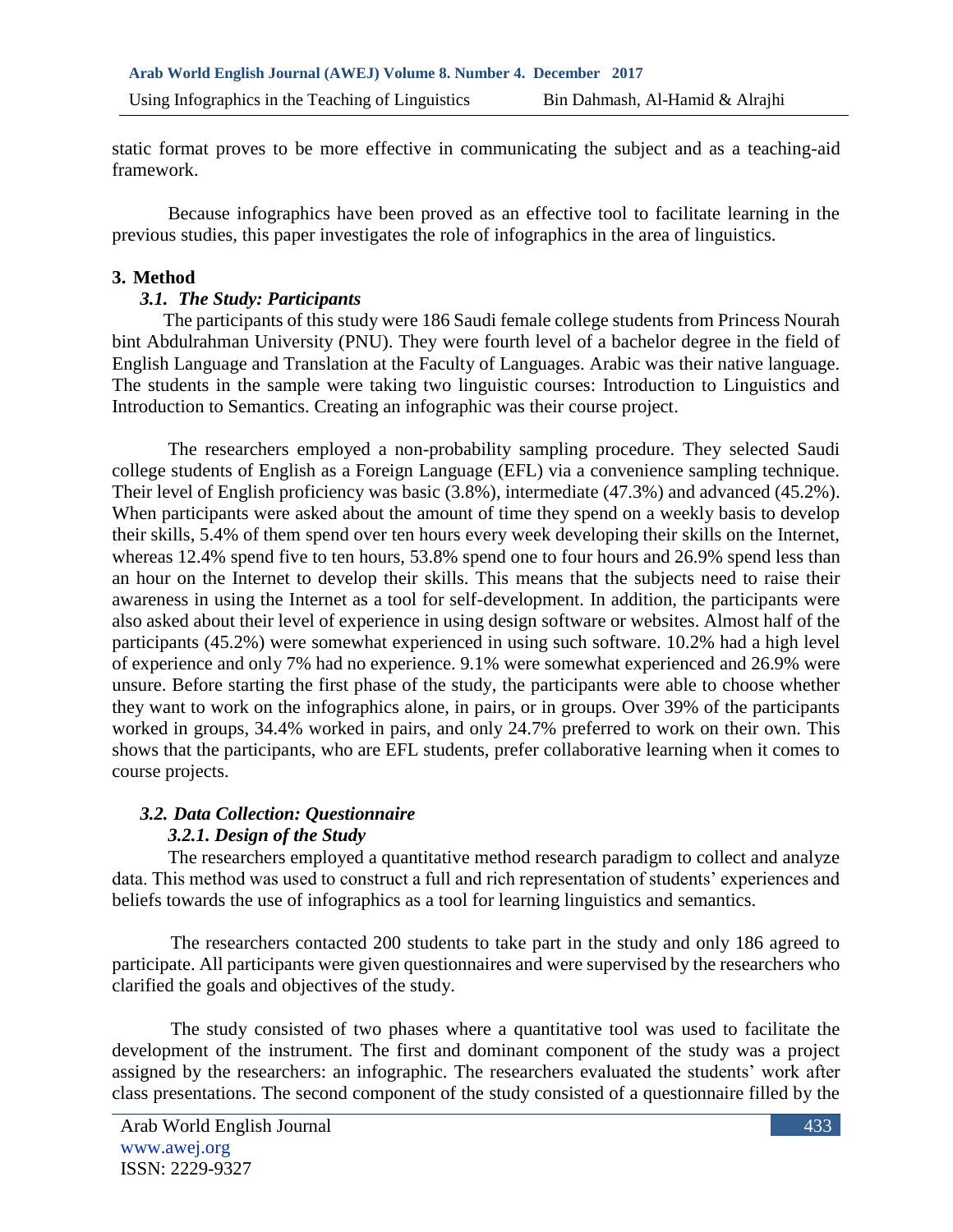students at the end of the semester. The focus of the questionnaire was to obtain data from students after designing their infographics. It examined the conceptual changes of the students towards designing infographics to facilitate their learning experience. The quantitative domain helped the researchers achieve a high level of reliability.

#### *3.3. Research Instruments*

A combination of a questionnaire and infographics created by students were used as tools to collect data in the current study.

#### *3.3.1. Infographics*

Participants were asked to design their own infographics based on materials discussed in class in relation to linguistics and semantics. After they chose their topics, they started designing their infographics following the guidelines of the rubric they were given beforehand. Table 1 illustrates their chosen tools to design the infographics. Piktochart and Easily were among the top choices of the students because they offer free infographic templates that students can employ to build their own content. Some students used a combination of two different tools to create their infographics. This occurred when students were not able to add specific content like Arabic examples or certain pictures using one tool

| ----- <i>-</i> --<br>Tool or program | Frequency | $J - \sigma - T$<br>Percent |
|--------------------------------------|-----------|-----------------------------|
| Unspecified                          | 65        | 34.9                        |
| Easily and Piktochart                | 2         | 1.1                         |
| Easily and Photoshop                 | 4         | 2.2                         |
| Easily                               | 39        | 21.0                        |
| Infochart                            |           | .5                          |
| Maker                                | 1         | .5                          |
| Photoshop and Piktochart             | 4         | 2.2                         |
| Photoshop                            | 27        | 14.5                        |
| Piktochart                           | 38        | 20.4                        |
| Smartdraw                            |           | $.5\,$                      |
| Website                              | 3         | 1.6                         |
| Word                                 | 1         | .5                          |
| Total                                | 186       | 100.0                       |

. **Table 1.** *Web tool/ program used to create infographics*

# *3.3.2. Questionnaire*

Participants were given a questionnaire after submitting their infographics. The content of the 26-item questionnaire is divided into three sections. Items 1-4 in the first section contain general information closed-ended questions. The first section also includes a fifth item, which is an open-ended question in the form of a specific question, to indicate the tool or program used by the participants to create the infographic. Items 6-23 in the second section contain questions about the students' perception of using infographics as a tool for learning linguistics and semantics in the form of closed-ended Likert scales items. Finally, items 24-26 in the third section contain closed-ended multiple-choice questions on the advantages and disadvantages of using such a tool for their learning experience. The students skipped some items on the questionnaire but that did not affect the result.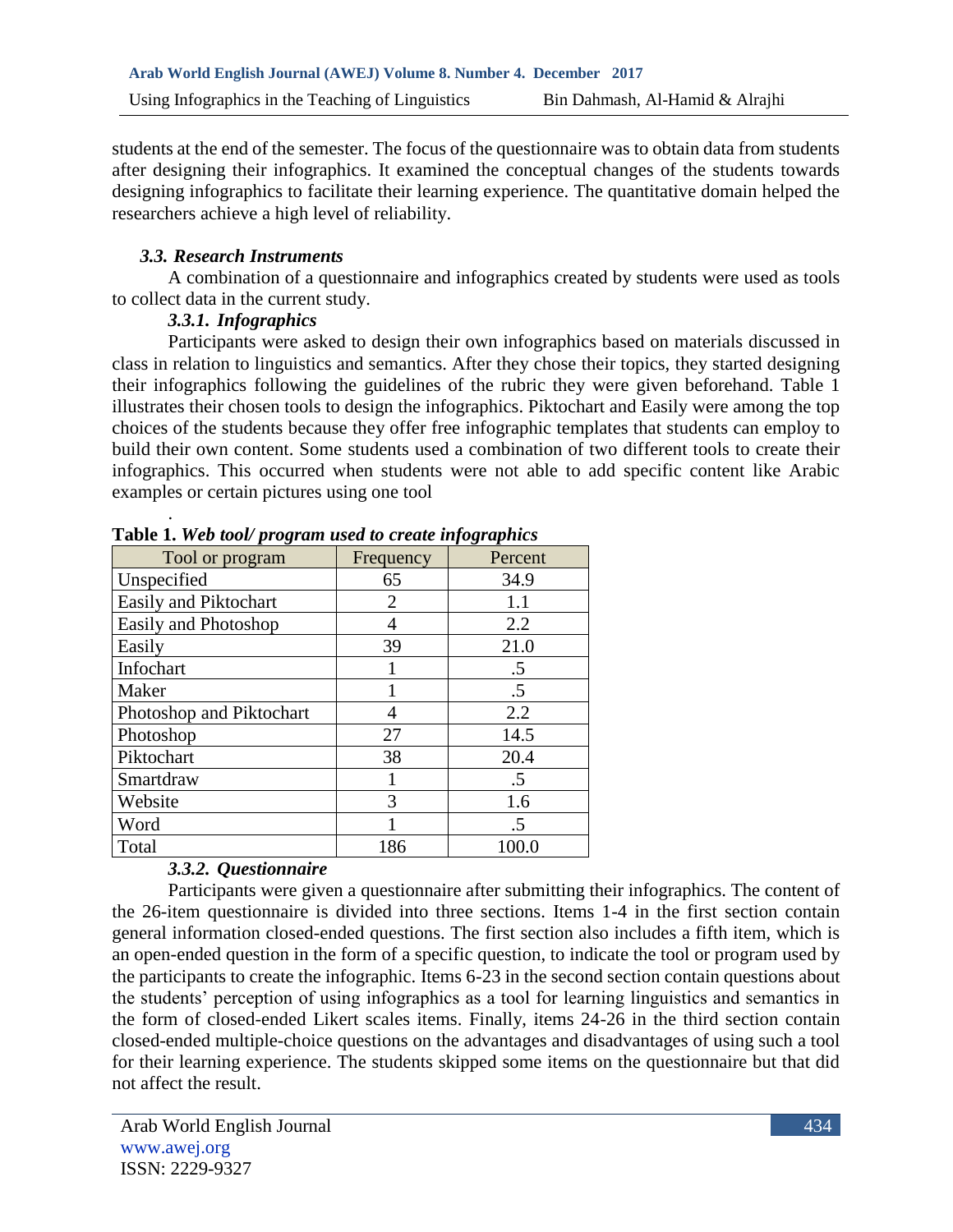#### *3.4. Instrument Validity and Reliability*

To ensure the reliability of the research instrument, Cronbach Alpha coefficients are used as a statistical measure of the internal consistency of the questionnaire. The Cronbach Alpha for the questionnaire scored a high level of internal consistency ( $\alpha$  = .819).

Furthermore, the researchers pilot-tested the questionnaire on ten participants to maximize the validity and reliability of the data. The participants speak English as a foreign language. They requested to remove one repeated item in the second domain of the questionnaire.

#### *3.5. Analysis Framework*

 Descriptive statistical analysis was used in this study. Descriptive data, collected throughout the study, was analyzed quantitatively by using the Statistical Package for Social Science (SPSS). Specifically, both frequencies and descriptives were the procedures employed by the researchers to obtain results. According to DÖrnyei (2007), this procedure includes all the scores, including extreme ones.

#### **4. Results**

 The findings presented in this section, which address the impact of using infographics as a tool for learning linguistics and semantics, resulted from an analysis of participants' responses to the questionnaire. This data provides quantitative information pertaining to the efficacy of infographics as a tool for learning. To organize the presentation of these findings, the results will be discussed in the same order as the research questions.

#### *4.1. What is the Saudi female EFL students' perception of using infographics as a tool for learning linguistics and semantics?*

To help explain the results, the descriptive statistics and mean scores for items  $6 - 23$ answered by 183 participants are calculated. The mean is (*M=3.633)*, and the standard deviation is (*SD: 0.44*). The mean corresponds to the "agree" response in the questionnaire because the average falls in the range  $(4.19 - 3.4)$ , as shown in Table 2. With a standard deviation of 0.44, it means there is no variation among participants' responses. For further discussion on this question, the researchers have carried out an analysis of the participants' responses to items  $6 - 23$  in the questionnaire, as shown in Table 3.

| Table 2. Descriptive statistics for the range of responses in the questionnaire |  |  |  |
|---------------------------------------------------------------------------------|--|--|--|
|---------------------------------------------------------------------------------|--|--|--|

| Response | <b>Strongly agree</b> | Agree | Undecided   Disagree      |                      | Strongly disagree |
|----------|-----------------------|-------|---------------------------|----------------------|-------------------|
| Range    | 5-4.2                 |       | $4.19 - 3.4$   3.39 - 2.6 | $\frac{1}{2.59-1.8}$ | 79-1              |

The participants' prior knowledge about infographics is shown in Table 3. The responses reveal that they are not familiar with infographics. Item 6 on the questionnaire shows that an average of 34.1% disagree with the statement. This is the only statement that received an average range of 2.59 – 1.8 which corresponds with the response 'disagree'. Item 7 shows that 36.8% of the participants have read and viewed infographics in the past whereas 24.9% haven't seen infographics before participating in the project. In addition to experience, the participants were asked about their opinion regarding the role of infographic-based projects in introducing them to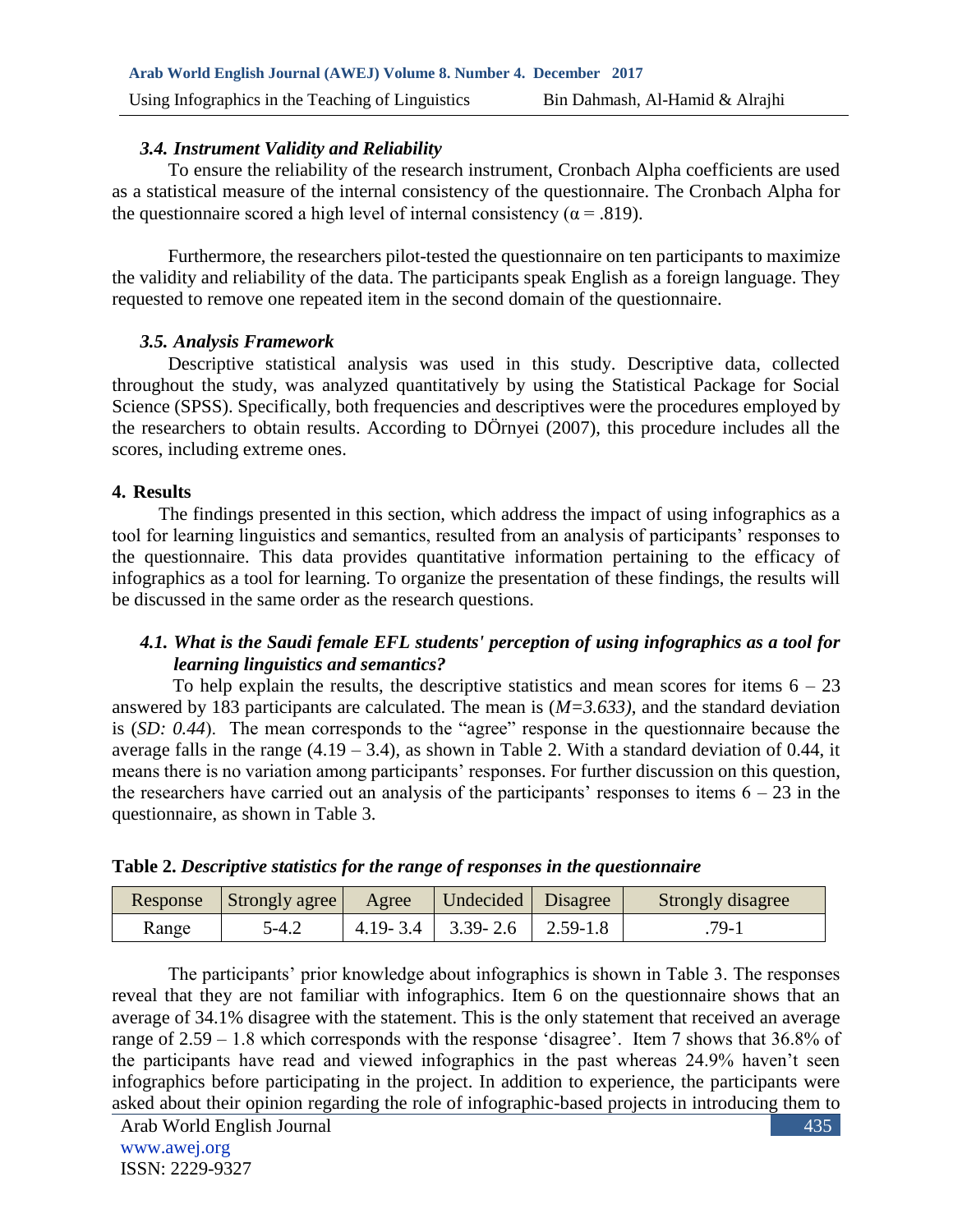the concept of data visualization which can motivate them in using it in the future. As shown in Item 8, 54.1% of the participants agreed they were intrigued to search for more information about infographics. In Item 9, 55.4% wanted to explore and read infographics and 19.4% were highly motivated to do so. Concerning participants' views regarding the availability and flexibility of infographic generators, Item 10 reveals that 40% of the participants agreed and 25.9% strongly agreed that online websites for creating infographics were user-friendly, 18.4% were undecided on the matter, and 13% believed that such websites were not easy to use. In addition, their views on using photo editing software as a tool for creating infographics were almost similar (Item 11). 36.2% agreed and 24.9% strongly agreed that photo-editing software can be used to generate infographics, 25.4% were undecided and 10.8% disagreed.

The participants' perception can also be viewed in their intention, or lack of it, in incorporating infographics into their continuing academic work as well as their careers. In Item 12, 22.3% strongly agreed and 37.5% agreed to add the skill of making infographics to their curriculum vitae (CV) but 29.3% were still undecided. The participants' points of view on using infographics as a tool for learning other courses were indicated in Item 13 where 42.2% agreed to use infographics to visualize data in future courses and 4.9% disagreed. Item 14 revealed that 21.6% intend to make infographics for fun, and 21.1% disagreed. Furthermore, in Item 15, 26.9% of the participants preferred to create infographics on their own rather than in a group. On the other hand, 26.3% preferred collaborative learning and working in groups. After that, participants were asked about their insights on the effect of project-based learning particularly the use of infographics as their course project. In Item 16, 40.9% strongly agreed that infographics helped them outline the main ideas of the studied material, 38.7% agreed as well, and 5.4% disagreed. Item 17 on the questionnaire received the highest average score of 4.16 where 43.8% strongly agreed that infographics helped them classify and sort pieces of information into categories. 40% of the participants agreed with the statement whereas 5.9% of the participants disagreed. Furthermore, Item 18 manifests that 49.2% believed that infographics helped them classify and sort information into categories. In Item 19, over half of the participants, specifically 51.1%, credited infographics for helping them visualize abstract concepts and relations, but 12.9% were undecided. Additionally, in Item 20, 23.4% participants strongly agreed that reading other classmates' infographics clarified some vague points.

Infographics can contain personalized information, specifically examples from the participants' native language. In Item 21, adding classical and slang Arabic examples helped 44.1% of the participants in their project, and 36.0% strongly agreed as well. Personalized information can also be demonstrated through the use of cultural references. As presented in Item 22, 36.4% strongly agreed that adding pictures, iconic places, famous people, animals, etc. to their infographics gave them a sense of involvement. 41.8% also concurred. Finally, half of the participants agreed that infographics made seemingly dull and lifeless content become vivid as indicated in Item 23.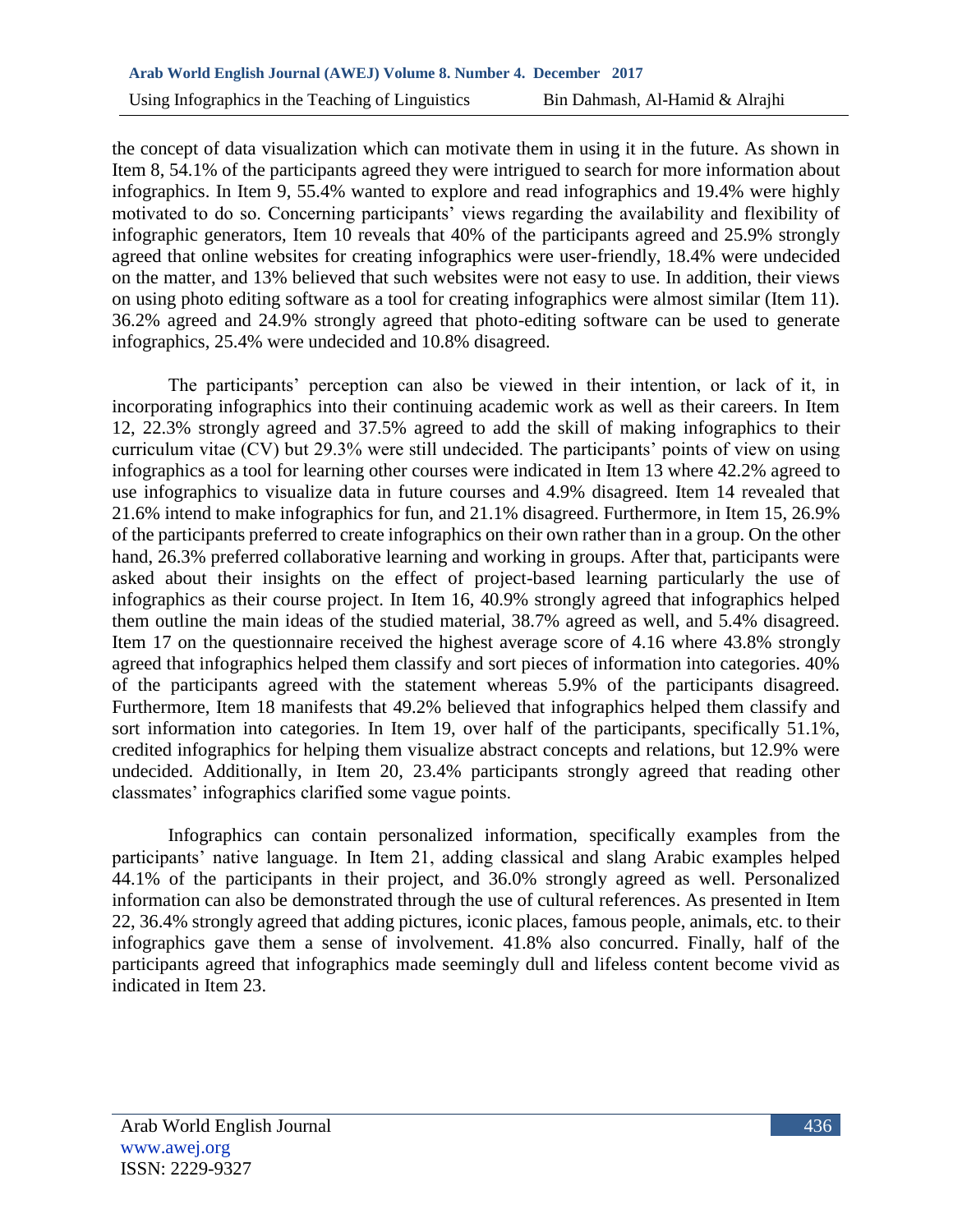Bin Dahmash, Al-Hamid & Alrajhi

| Item              | Strongly<br>disagree | Disagree | Undecided | Agree | Strongly<br>agree | Mean | Std.<br>Deviation |
|-------------------|----------------------|----------|-----------|-------|-------------------|------|-------------------|
| 6                 | 30.3                 | 34.1     | 10.8      | 14.6  | 9.7               | 2.40 | 1.330             |
| 7                 | 17.3                 | 24.9     | 9.7       | 36.8  | 11.4              | 3.00 | 1.322             |
| 8                 | 1.1                  | 10.3     | 16.2      | 54.1  | 18.4              | 3.79 | .898              |
| 9                 | 1.6                  | 8.6      | 14.5      | 55.4  | 19.4              | 3.81 | .919              |
| 10                | 2.7                  | 13.0     | 18.4      | 40.0  | 25.9              | 3.73 | 1.070             |
| 11                | 2.7                  | 10.8     | 25.4      | 36.2  | 24.9              | 3.68 | 1.079             |
| 12                | 3.3                  | 7.6      | 29.3      | 37.5  | 22.3              | 3.67 | 1.054             |
| 13                | 3.8                  | 4.9      | 28.6      | 42.2  | 20.5              | 3.71 | .977              |
| 14                | 10.8                 | 21.1     | 36.2      | 21.6  | 10.3              | 3.00 | 1.134             |
| 15                | 7.6                  | 26.3     | 14.0      | 24.7  | 26.9              | 3.36 | 1.355             |
| 16                | 2.7                  | 5.4      | 11.8      | 38.7  | 40.9              | 4.10 | 1.012             |
| 17                | 2.2                  | 5.9      | 8.1       | 40.0  | 43.8              | 4.16 | .985              |
| 18                | 7.6                  | 2.7      | 18.4      | 49.2  | 22.2              | 3.72 | 1.179             |
| 19                | 4.8                  | 2.2      | 12.9      | 51.1  | 28.5              | 3.93 | 1.046             |
| 20                | 3.8                  | 8.2      | 22.3      | 42.4  | 23.4              | 3.70 | 1.111             |
| 21                | 4.4                  | 4.8      | 9.7       | 44.1  | 36.0              | 4.01 | 1.117             |
| 22                | 2.7                  | 7.6      | 11.4      | 41.8  | 36.4              | 3.99 | 1.089             |
| 23                | 4.8                  | 2.2      | 27.7      | 50.0  | 15.2              | 3.64 | 1.049             |
| Mean              |                      |          |           | 3.633 |                   |      |                   |
| Std.<br>Deviation |                      |          |           | 0.44  |                   |      |                   |

**Table 3.** *Descriptive statistics for items 6 - 23 of the questionnaire* 

#### *4.2. What are the advantages of using infographics as a tool for learning linguistics and semantics?*

To answer this question, the participants were given multiple-choice items and identified the advantages of using infographics as a tool for learning. Generally speaking, and as shown in the literature review, the use of technology inside or outside the classroom tends to make the class more interesting. However, certain design issues affect how interesting a particular tool is and to what extent it creates motivation. The participants' responses are summarized in Table 4. 59.7% of them suggested that saving and revisiting their data at their convenience is the most important advantage of using infographic-creating software as well as websites. 51.6% of the participants agreed that working on infographics gave them an opportunity to have interactive and dynamic discussions with the members of their group. A further discussion of the advantages is addressed in items  $6 - 12$  in Table 4, where participants chose the higher thinking skills that were practiced through making infographics. 76.9% agreed that infographics helped them analyze information, and 68.8% of them believed that infographics helped them summarize the material efficiently.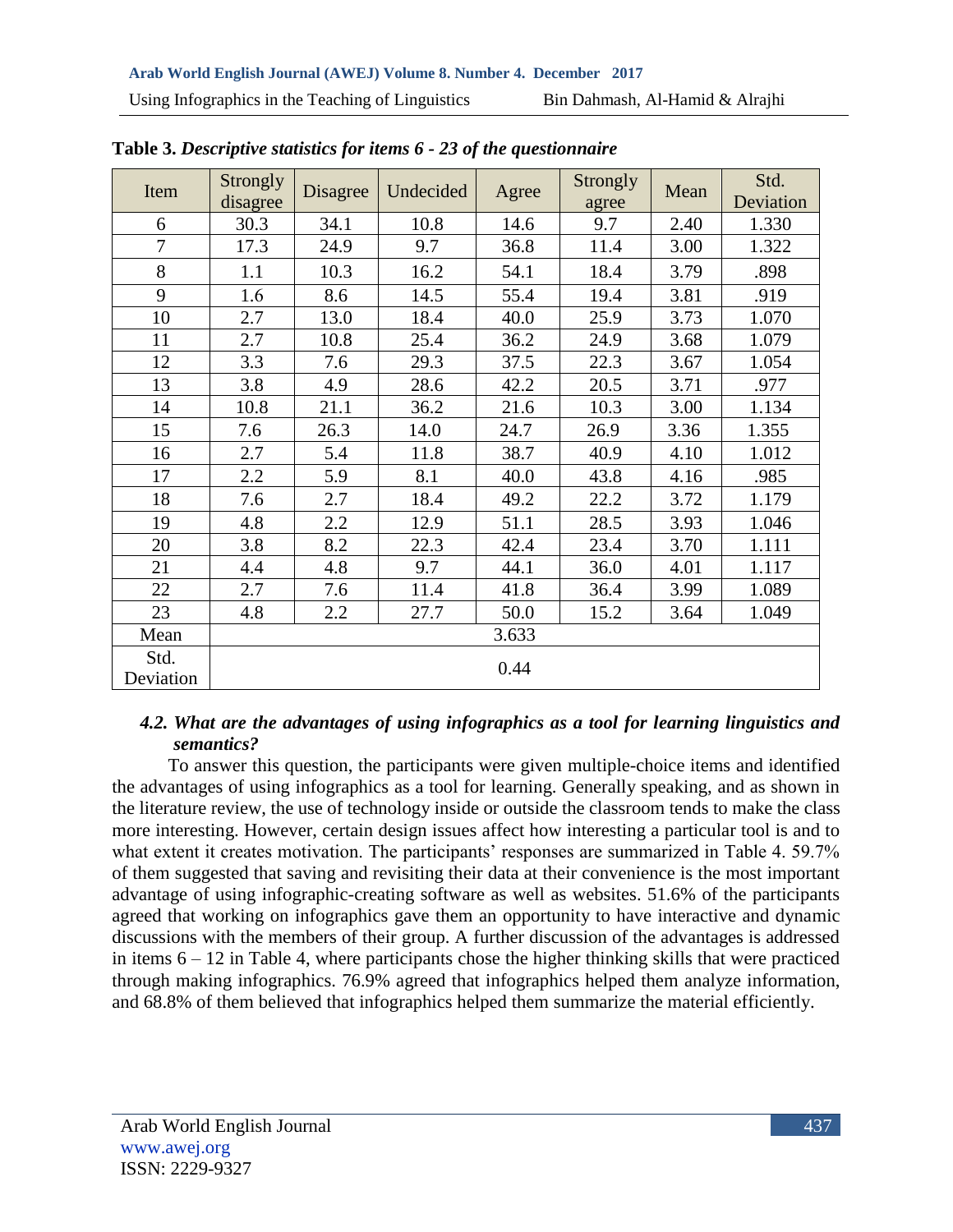|                | <b>Statement</b>                                                                                | Response       | Frequency | Percent |
|----------------|-------------------------------------------------------------------------------------------------|----------------|-----------|---------|
| $\mathbf{1}$   | Working on the infographic gives me the<br>opportunity to have interactive and dynamic          | N <sub>o</sub> | 88        | 47.3    |
|                | discussions with the members of my group.                                                       | Yes            | 96        | 51.6    |
| $\overline{2}$ | While working on the infographic, I can maintain<br>positive channels of communication with the | N <sub>o</sub> | 126       | 67.7    |
|                | members of the group                                                                            | Yes            | 58        | 31.2    |
| 3              | With infographics, I can participate at the time                                                | N <sub>o</sub> | 118       | 63.4    |
|                | that works best in my schedule                                                                  | Yes            | 66        | 35.5    |
| $\overline{4}$ | With online Infographic websites/software, I<br>have the ability to save and revisit the data I | N <sub>0</sub> | 73        | 39.2    |
|                | need.                                                                                           | Yes            | 111       | 59.7    |
| 5              | Analyze information                                                                             | N <sub>o</sub> | 41        | 22.0    |
|                |                                                                                                 | Yes            | 143       | 76.9    |
| 6              | Evaluate the material I'm reading                                                               | N <sub>o</sub> | 79        | 42.5    |
|                |                                                                                                 | Yes            | 105       | 56.5    |
| $\overline{7}$ | Synthesize the material of the whole course                                                     | N <sub>o</sub> | 155       | 83.3    |
|                |                                                                                                 | Yes            | 29        | 15.6    |
| 8              | Create new knowledge                                                                            | N <sub>o</sub> | 84        | 45.2    |
|                |                                                                                                 | Yes            | 100       | 53.8    |
| 9              | Develop my critical thinking and problem                                                        | N <sub>o</sub> | 98        | 52.7    |
|                | solving skills                                                                                  | Yes            | 86        | 46.2    |
| 10             |                                                                                                 | No             | 79        | 42.5    |
|                | Exercise my explaining skills                                                                   | Yes            | 104       | 55.9    |
| 11             | Argue for & against ideas                                                                       | N <sub>o</sub> | 109       | 58.6    |
|                |                                                                                                 | Yes            | 74        | 39.8    |
| 12             | Paraphrase new concepts and ideas adequately                                                    | No             | 89        | 47.8    |
|                |                                                                                                 | Yes            | 94        | 50.5    |
| 13             | Summarize the material efficiently                                                              | N <sub>o</sub> | 55        | 29.6    |
|                |                                                                                                 | Yes            | 128       | 68.8    |

# **Table 4.** *Descriptive statistics for item 24-25 of the questionnaire*

# *4.3. What are the factors that lead Saudi female EFL students to devalue using infographics as a tool for learning linguistics and semantics?*

The answer to this question is evident in the participants' responses to multiple-choice items where they identified the disadvantages of using infographics as a tool for learning. Their responses are shown in Table 5. 45.2% believed that infographic design software and websites might have technical problems such as broken links and inaccessible websites. On a final note, 36% faced problems with collaborative group work where they were unable to communicate efficiently with other members of the group.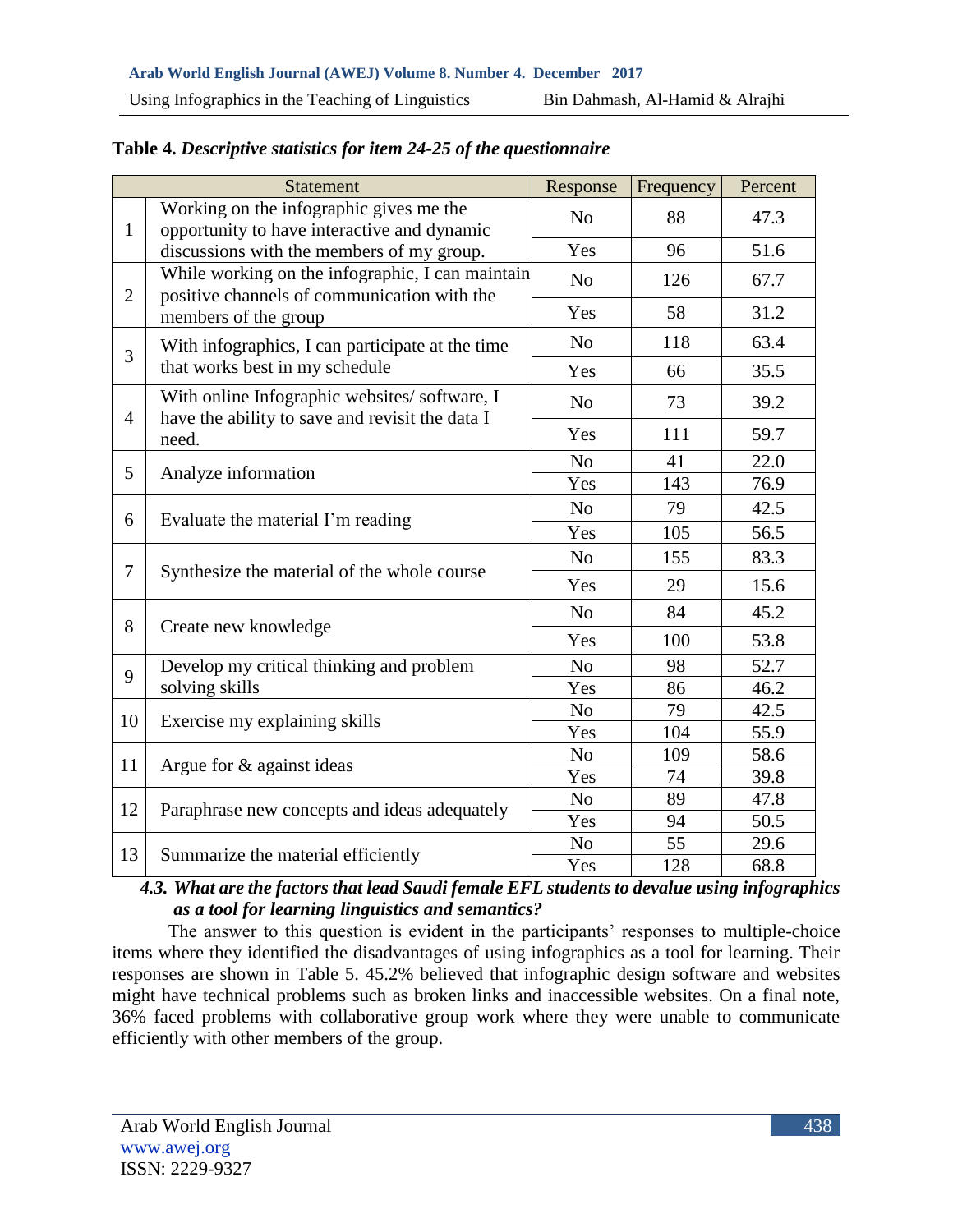|                | <b>Statement</b>                                                                                                                                                         | Response       | Frequency | Percent |
|----------------|--------------------------------------------------------------------------------------------------------------------------------------------------------------------------|----------------|-----------|---------|
| $\mathbf{1}$   | While working on my infographic, some<br>members of my group do not respond                                                                                              | N <sub>0</sub> | 117       | 62.9    |
|                | immediately                                                                                                                                                              | Yes            | 67        | 36.0    |
| 2              | While working on my infographic, some<br>members are passive. (i.e. there are members                                                                                    | N <sub>o</sub> | 142       | 76.3    |
|                | who do not work with the rest of the group).                                                                                                                             | Yes            | 42        | 22.6    |
| 3              | While working on my infographic, some<br>members lack the capacity of adequate<br>information-seeking skills and therefore share<br>unnecessary or unrelated information | N <sub>0</sub> | 141       | 75.8    |
|                |                                                                                                                                                                          | Yes            | 43        | 23.1    |
| $\overline{4}$ | Infographic design software or websites might<br>have technical problems. There may exist broken                                                                         | N <sub>0</sub> | 100       | 53.8    |
|                | links and inaccessible websites                                                                                                                                          | Yes            | 84        | 45.2    |
| 5              | Internet connectivity problems inhibit me from<br>working effectively on my infographic.                                                                                 | N <sub>0</sub> | 114       | 61.3    |
|                |                                                                                                                                                                          | Yes            | 70        | 37.6    |

# **Table 5.** *Descriptive statistics for item 26 of the questionnaire*

Using Infographics in the Teaching of Linguistics

### **5. Recommendations**

Based on the findings from this study, future studies could explore the effect of using infographics in relation to other disciplines such as literature and translation. Further studies could compare the attitudes of using infographics by native speakers to those of EFL students. Language instructors should be encouraged to use infographics professionally in class to teach linguistics and other courses as well. Researchers could also compare students' first infographics to those created by them after gaining some experience. EFL teachers could meet regularly, in workshop or conference settings, to compare and share experiences and data about using infographics in relation to teaching linguistics. Similar studies could be conducted on students of different nationalities as well as gender-specific studies on the effectiveness of using infographics to teach various linguistic courses. Teachers' attitudes towards using infographics could be measured as well in future studies.

#### **6. Conclusion**

The aim of the current study was to examine using infographics in the learning of several areas of linguistics and the influence it has on enhancing student learning and aiding their academic and personal growth. The study was conducted via a questionnaire and infographics assigned to students as a course project. Results revealed that the majority of the students were not familiar with infographics before participating in the project. Yet, the majority were motivated to utilize them in their future academic and professional careers. The participants benefited from practicing various skills through creating infographics such as higher thinking skills, collaborative learning,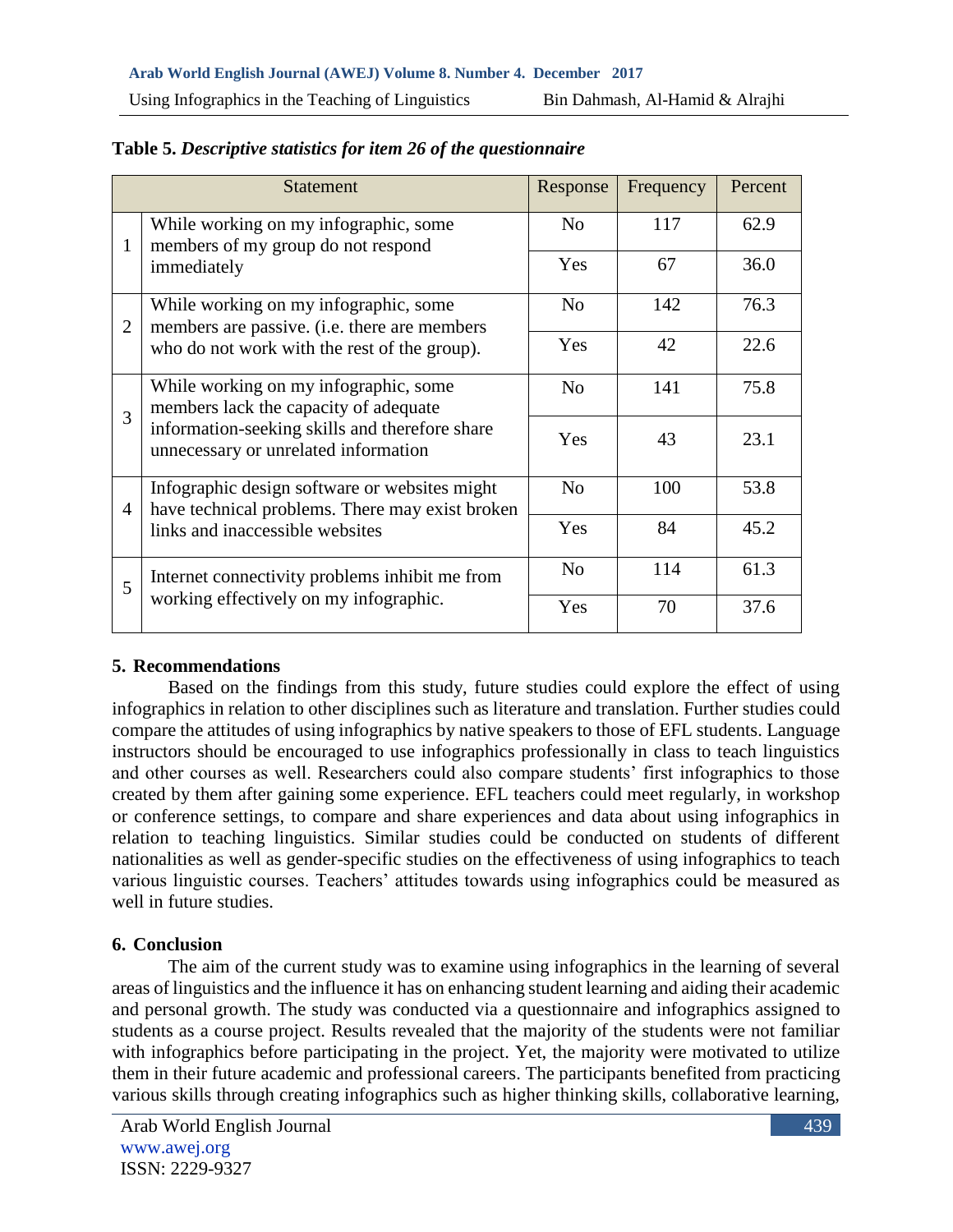and information analysis. The analysis revealed that the technical problems and communication problems in group work led students to devalue using infographics as a tool for learning linguistics and semantics.

In light of the above, teachers need to be encouraged to use infographics in class to teach linguistics and other courses as well and share their experiences with other teachers.

The study paves the way for more comprehensive studies exploring the effect of using infographics in the learning of other disciplines. Moreover, it serves as a foundation for comparative studies since similar studies can be conducted on other nationalities or native speakers for example.

#### **About the Authors:**

**Arwa Bin Dahmash** holds an MA degree in linguistics. She is currently a lecturer in the Applied Linguistics Department of the College of Languages in Princess Nourah bint Abdulrahman University. Previously, she worked as the Director of the English Department at Alfaisal International Academy. Her key areas of interest are CALL, discourse analysis, corpus linguistics and forensic linguistics.

**Ashwag Ibrahim Al-Hamid** is currently a lecturer at the Department of Applied Linguistics, College of Languages, Princess Nourah bint Abdulrahman University. She previously taught at Riyadh's High Technical Institute for Girls. She holds an MA degree in linguistics. Her areas of interest include: discourse analysis, CALL, phonetics & phonology, listening & speaking and semantics.

**Mashael Abdullah Alrajhi** is currently a lecturer at the Department of Applied Linguistics, College of Languages, Princess Nourah bint Abdulrahman University. She previously taught at Riyadh schools and then at Alfaisal International Academy. She holds a BA in English language and literature and an MA in linguistics. Her areas of interest are phonetics & phonology, morphology, CALL, listening & speaking and literature.

#### **References**

- Chong, A. (2012). Aligning trends in mainstream media and data visualization with teaching practice. Paper presented at the Professional Communication Conference (IPCC), 2012 IEEE International, pp. 1-5. doi:10.1109/IPCC.2012.6408633
- Davidson, R. (2014). Using Infographics in the Science Classroom. *The Science Teacher, 81*(3), 34.

DÖrnyei, Z. (2007). *Research methods in applied linguistics.* Oxford: Oxford University Press.

Friendly, M. (2008). *A brief history of data visualization*. (pp. 15-56). Berlin, Heidelberg: Springer Berlin Heidelberg. doi:10.1007/978-3-540-33037-0\_2

- Hassan, H. G. (2016). *Designing infographics to support teaching complex science subject: A comparison between static and animated infographics* (Master's thesis). Available from ProQuest Dissertations and Theses database. (UMI No. 10167764)
- Heer, J., Bostock, M., & Ogievetsky, V. (2010). A tour through the visualization zoo. *Communications of the ACM, 53*(6), 59-67. doi:10.1145/1743546.1743567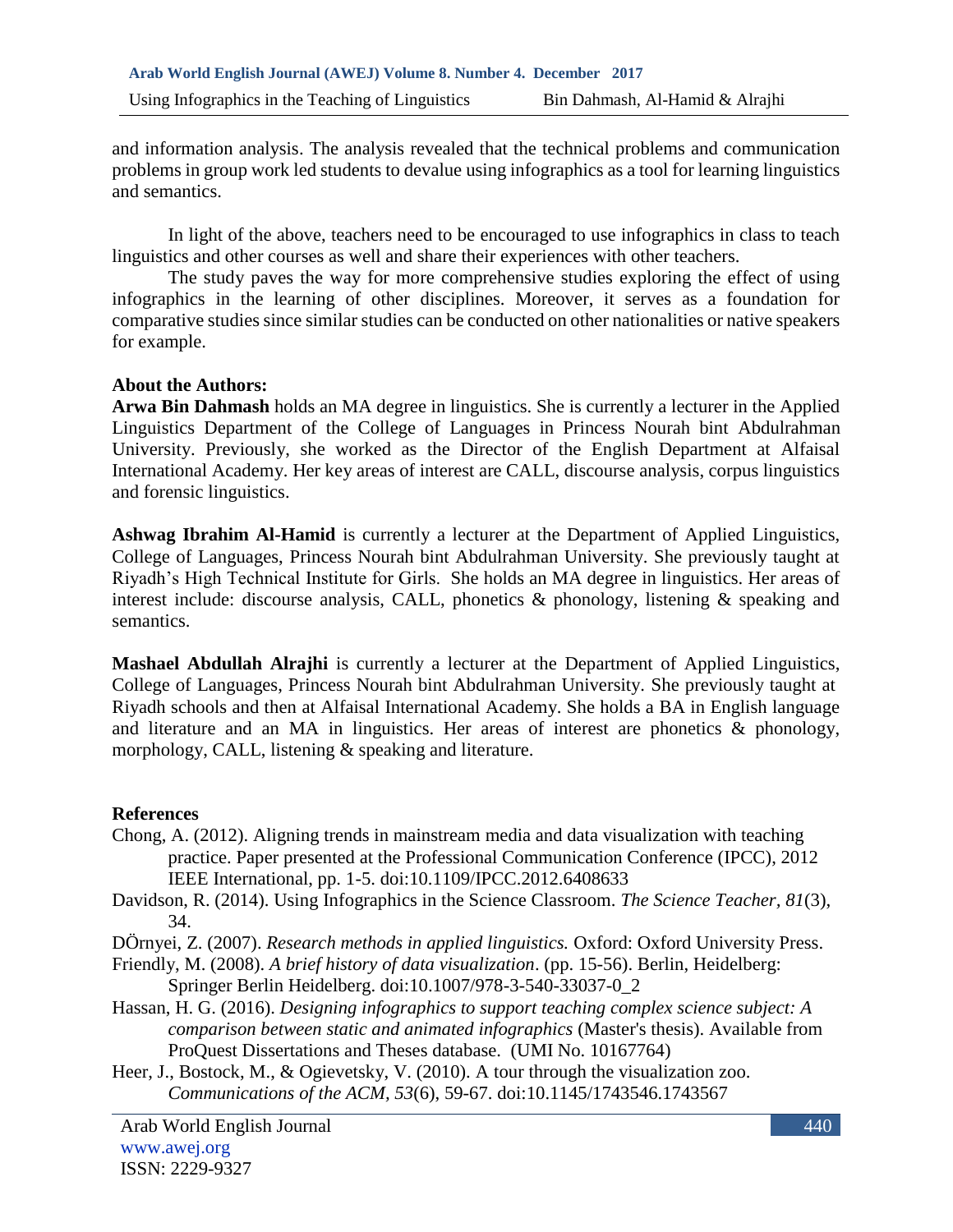- Kos, B. A., Sims, E. (2014). *Infographics: The new 5-Paragraph essay*. Paper presented at the Rocky Mountain Celebration of Women in Computing 2014, Laramie, WY, USA. Retrieved from <http://scholar.colorado.edu/cgi/viewcontent.cgi?article=1001&context> =atlas\_gradpapers
- McKeeman, L., & Oviedo, B. (2015). 21st Century World Language Classrooms: Technology to Support Cultural Competence. *Paper presented at the 2015 Report of the central states conference on the teaching of foreign languages, "Learn Languages, Explore Cultures, Transform Lives".*
- Otten, J. J., Cheng, K., & Drewnowski, A. (2015). Infographics and public policy: Using data visualization to convey complex information. *Health Affairs, 34*(11), 1901-1907. doi:10.1377/hlthaff.2015.0642
- Smiciklas, M. (2012). *The power of infographics: Using pictures to communicate and connect with your audiences.* Retrieved from [https://books.google.com.sa/books?hl=en&lr=&id=](https://books.google.com.sa/books?hl=en&lr=&id=-rr84ltttj8C&oi=fnd&pg=PR4&ots=cOWCjg2dI1&sig=MMrFFflRKrHRd8WWrxvpkNy8pT0&redir_esc=y#v=onepage&q&f=false) [rr84ltttj8C&oi=fnd&pg=PR4&ots=cOWCjg2dI1&sig=MMrFFflRKrHRd8WWrxvpkNy](https://books.google.com.sa/books?hl=en&lr=&id=-rr84ltttj8C&oi=fnd&pg=PR4&ots=cOWCjg2dI1&sig=MMrFFflRKrHRd8WWrxvpkNy8pT0&redir_esc=y#v=onepage&q&f=false) [8pT0&redir\\_esc=y#v=onepage&q&f=false](https://books.google.com.sa/books?hl=en&lr=&id=-rr84ltttj8C&oi=fnd&pg=PR4&ots=cOWCjg2dI1&sig=MMrFFflRKrHRd8WWrxvpkNy8pT0&redir_esc=y#v=onepage&q&f=false)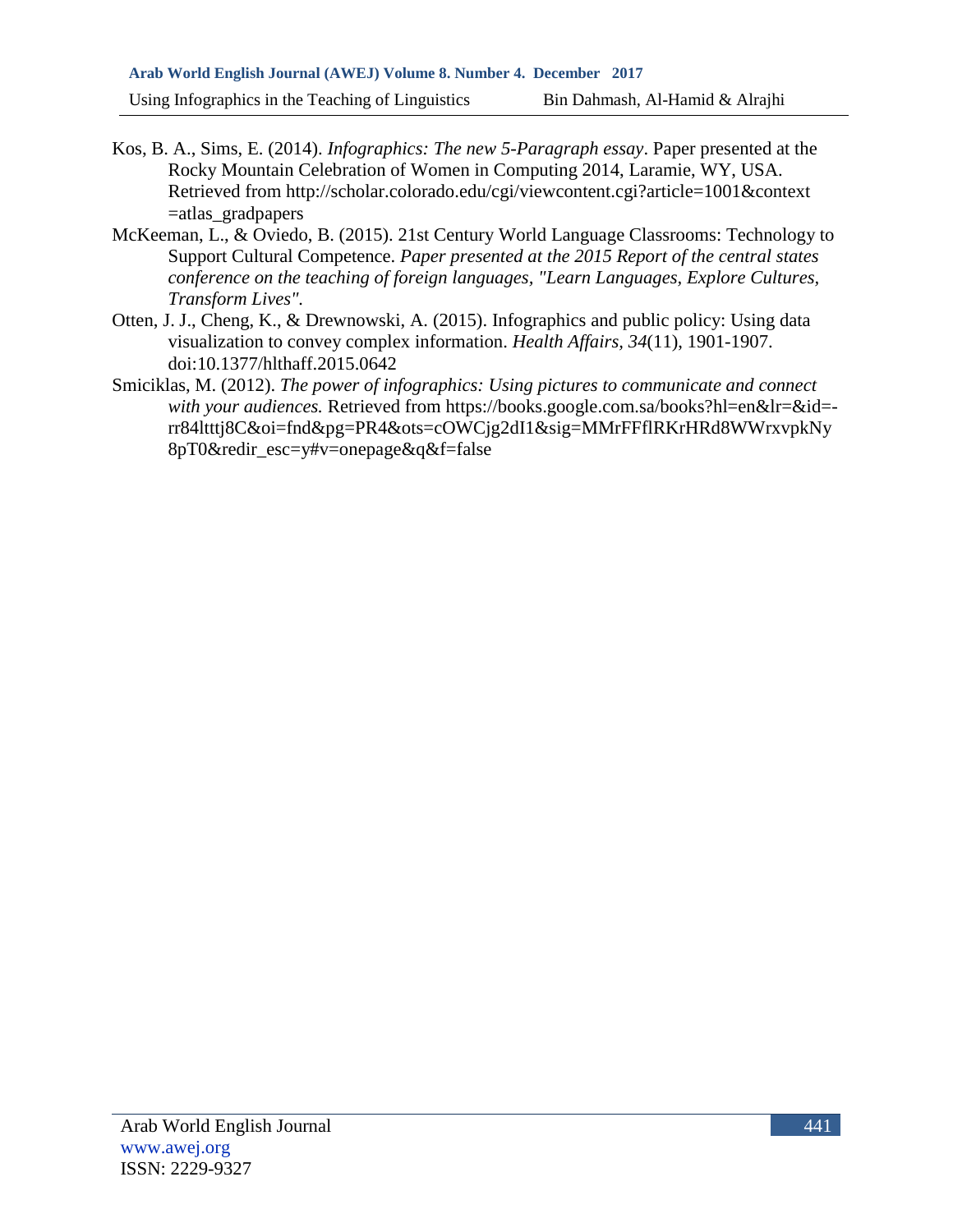#### **Arab World English Journal (AWEJ) Volume 8. Number 4. December 2017**

Using Infographics in the Teaching of Linguistics Bin Dahmash, Al-Hamid & Alrajhi